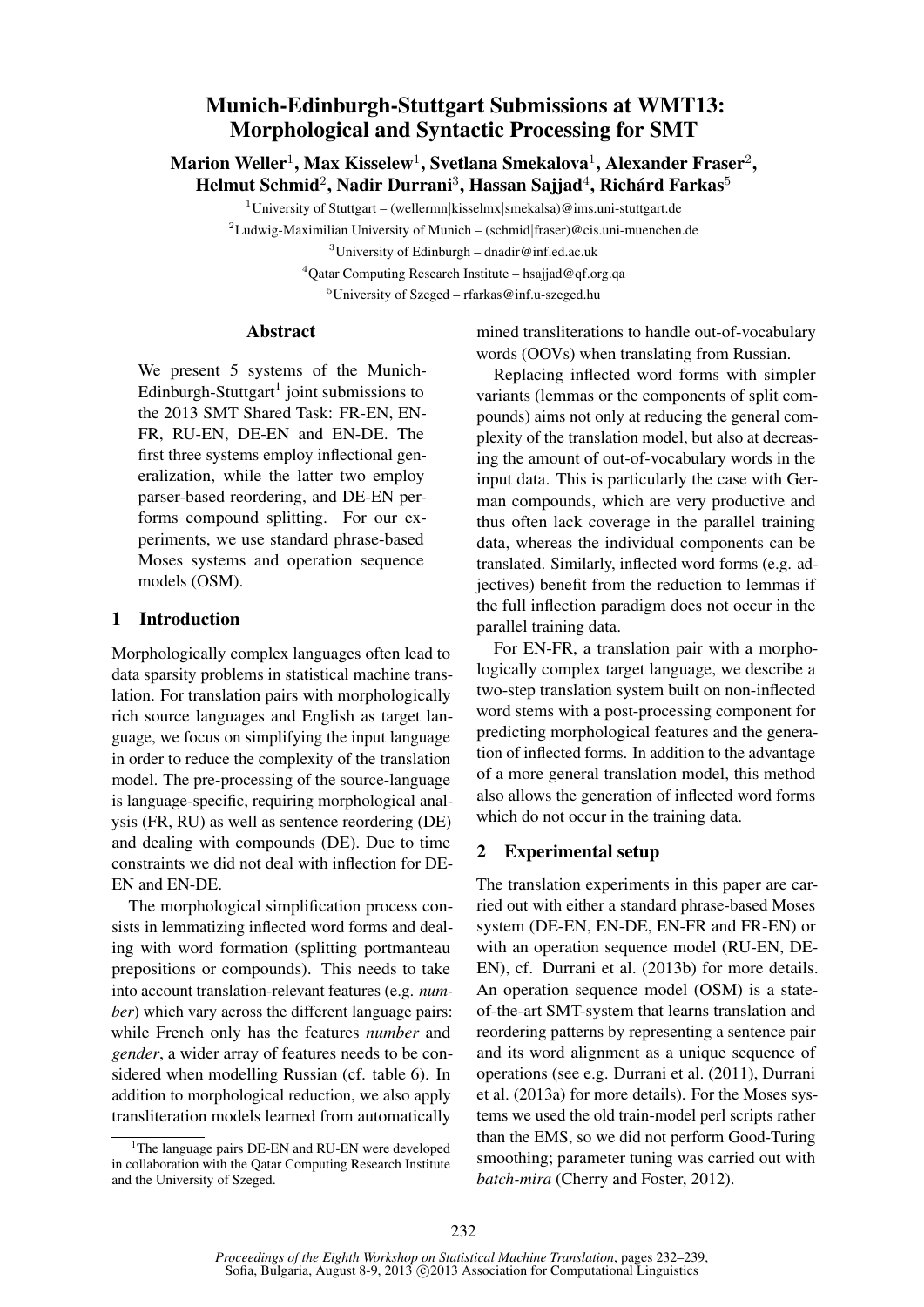|             | Removal of empty lines                                    |
|-------------|-----------------------------------------------------------|
| $2^{\circ}$ | Conversion of HTML special characters like                |
|             | <i>"</i> ; to the corresponding characters                |
| 3           | Unification of words that were written both               |
|             | with an $\alpha$ or with an $\alpha$ to only one spelling |
| 4           | Punctuation normalization and tokenization                |
| 5           | Putting together clitics and apostrophes like             |
|             | l'or d'to l'and d'                                        |

Table 1: Text normalization for FR-EN.

| $la / l' / les \rightarrow le$ |
|--------------------------------|
| un l une $\rightarrow$ un      |
| Infl. form $\rightarrow$ lemma |
| e. g. au $\rightarrow$ à le    |
| Reduced to                     |
| non-inflected                  |
| verb participle form           |
| ending in $\acute{e}$          |
| $d' \rightarrow de$ ,          |
| $qu' \rightarrow que$ ,        |
| $n' \rightarrow ne$            |
|                                |

Table 2: Rules for morphological simplification.

The development data consists of the concatenated news-data sets from the years 2008-2011. Unless otherwise stated, we use all constrained data (parallel and monolingual). For the target-side language models, we follow the approach of Schwenk and Koehn (2008) and train a separate language model for each corpus and then interpolate them using weights optimized on development data.

#### 3 French to English

French has a much richer morphology than English; for example, adjectives in French are inflected with respect to gender and number whereas adjectives in English are not inflected at all. This causes data sparsity in coverage of French inflected forms. We try to overcome this problem by simplifying French inflected forms in a pre-processing step in order to adapt the French input better to the English output.

Processing of the training and test data The pre-processing of the French input consists of two steps: (1) normalizing not well-formed data (cf. table 1) and (2) morphological simplification.

In the second step, the normalized training data is annotated with Part-of-Speech tags (PoS-tags) and word lemmas using RFTagger (Schmid and Laws, 2008) which was trained on the French treebank (Abeillé et al., 2003). French forms are then simplified according to the rules given in table 2.

Data and experiments We trained a French to English Moses system on the preprocessed and

| <b>System</b>      | <b>BLEU</b> $(cs)$ <b>BLEU</b> $(ci)$ |       |  |
|--------------------|---------------------------------------|-------|--|
| <b>Baseline</b>    | 29.90                                 | 31.02 |  |
| Simplified French* | 29.70                                 | 30.83 |  |

Table 3: Results of the French to English system (WMT-2012). The marked system (\*) corresponds to the system submitted for manual evaluation. (cs: case-sensitive, ci: case-insensitive)

simplified constrained parallel data.

Due to tractability problems with word alignment, the  $10^9$  French-English corpus and the UN corpus were filtered to a more manageable size. The filtering criteria are sentence length (between 15 and 25 words), as well as strings indicating that a sentence is neither French nor English, or otherwise not well-formed, aiming to obtain a subset of good-quality sentences. In total, we use 9M parallel sentences. For the English language model we use large training data with 287.3M true-cased sentences (including the LDC Giga-word data).

We compare two systems: a baseline with regular French text, and a system with the described morphological simplifications. Results for the WMT-2012 test set are shown in table 3. Even though the baseline is better than the simplified system in terms of BLEU, we assume that the translation model of the simplified system benefits from the overall generalization – thus, human annotators might prefer the output of the simplified system.

For the WMT-2013 set, we obtain BLEU scores of 29,97 (cs) and 31,05 (ci) with the system built on simplified French (*mes-simplifiedfrench*).

#### 4 English to French

Translating into a morphologically rich language faces two problems: that of asymmetry of morphological information contained in the source and target language and that of data sparsity.

In this section we describe a two-step system designed to overcome these types of problems: first, the French data is reduced to non-inflected forms (stems) with translation-relevant morphological features, which is used to built the translation model. The second step consists of predicting all necessary morphological features for the translation output, which are then used to generate fully inflected forms. This two-step setup decreases the complexity of the translation task by removing languagespecific features from the translation model. Furthermore, generating inflected forms based on word stems and morphological features allows to gener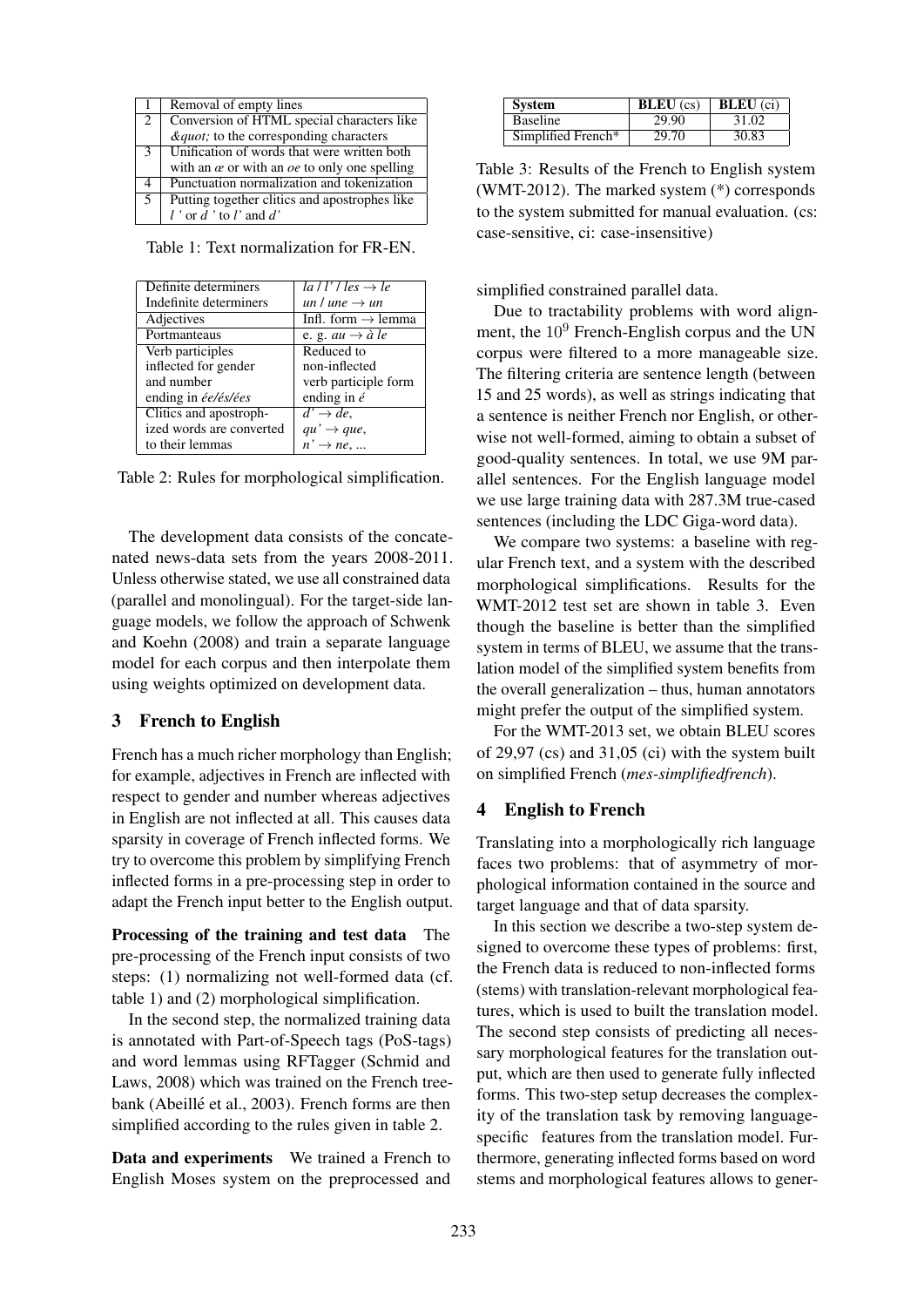ate forms which do not occur in the parallel training data – this is not possible in a standard SMT setup.

The idea of separating the translation into two steps to deal with complex morphology was introduced by Toutanova et al. (2008). Fraser et al. (2012) applied this method to the language pair English-German with an additional special focus on word formation issues such as the splitting and merging of portmanteau prepositions and compounds. The presented inflection prediction systems focuses on nominal inflection; verbal inflection is not addressed.

Morphological analysis and resources The morphological analysis of the French training data is obtained using RFTagger, which is designed for annotating fine-grained morphological tags (Schmid and Laws, 2008). For generating inflected forms based on stems and morphological features, we use an extended version of the finite-state morphology FRMOR (Zhou, 2007). Additionally, we use a manually compiled list of abbreviations and named entities (names of countries) and their respective grammatical gender.

Stemming For building the SMT system, the French data (parallel and monolingual) is transformed into a stemmed representation. Nouns, i.e. the heads of NPs or PPs, are marked with inflection-relevant features: *gender* is considered as part of the stem, whereas *number* is determined by the source-side input: for example, we expect source-language words in plural to be translated by translated by stems with plural markup. This stemmarkup is necessary in order to guarantee that the number information is not lost during translation. For a better generalization, portmanteaus are split into separate parts:  $au \rightarrow \hat{a} + le$  (meaning, "to the").

Predicting morphological features For predicting the morphological features of the SMT output (*number* and *gender*), we use a linear chain CRF (Lavergne et al., 2010) trained on data annotated with these features using n-grams of stems and partof-speech tags within a window of 4 positions to each side of the current word. Through the CRF, the values specified in the stem-markup (*number* and *gender* on nouns) are propagated over the rest of the linguistic phrase, as shown in column 2 of table 4. Based on the stems and the morphological features, inflected forms can be generated using FRMOR (column 3).

Post-processing As the French data has been normalized, a post-processing step is needed in order to generate correct French surface forms: split portmanteaus are merged into their regular forms based on a simple rule set. Furthermore, apostrophes are reintroduced for words like *le, la, ne, ...* if they are followed by a vowel. Column 4 in table 4 shows post-processing including portmanteau formation. Since we work on lowercased data, an additional recasing step is required.

Experiments and evaluation We use the same set of reduced parallel data as the FR-EN system; the language model is built on 32M French sentences. Results for the WMT-2012 test set are given in table 5. Variant 1 shows the results for a small system trained only on a part of the training data (Europarl+News Commentary), whereas variant 2 corresponds to the submitted system. A small-scale analysis indicated that the inflection prediction system tends to have problems with subject-verb agreement. We trained a factored system using additional PoS-tags with number information which lead to a small improvement on both variants.

While the small model is significantly better than the baseline<sup>2</sup> as it benefits more from the generalization, the result for the full system is worse than the baseline<sup>3</sup>. Here, given the large amount of data, the generalization effect has less influence. However, we assume that the more general model from the inflection prediction system produces better translations than a regular model containing a large amount of irrelevant inflectional information, particularly when considering that it can produce well-formed inflected sequences that are inaccessible to the baseline. Even though this is not reflected in terms of BLEU, humans might prefer the inflection prediction system.

For the WMT-2013 set, we obtain BLEU scores of 29.6 (ci) and 28.30 (cs) with the inflection prediction system *mes-inflection* (marked in table 5).

## 5 Russian-English

The preparation of the Russian data includes the following stages: (1) tokenization and tagging and (2) morphological reduction.

Tagging and tagging errors For tagging, we use a version of RFTagger (Schmid and Laws, 2008)

<sup>&</sup>lt;sup>2</sup>Pairwise bootstrap resampling with 1000 samples.

<sup>&</sup>lt;sup>3</sup>However, the large inflection-prediction system has a slightly better NIST score than the baseline (7.63 vs. 7.61).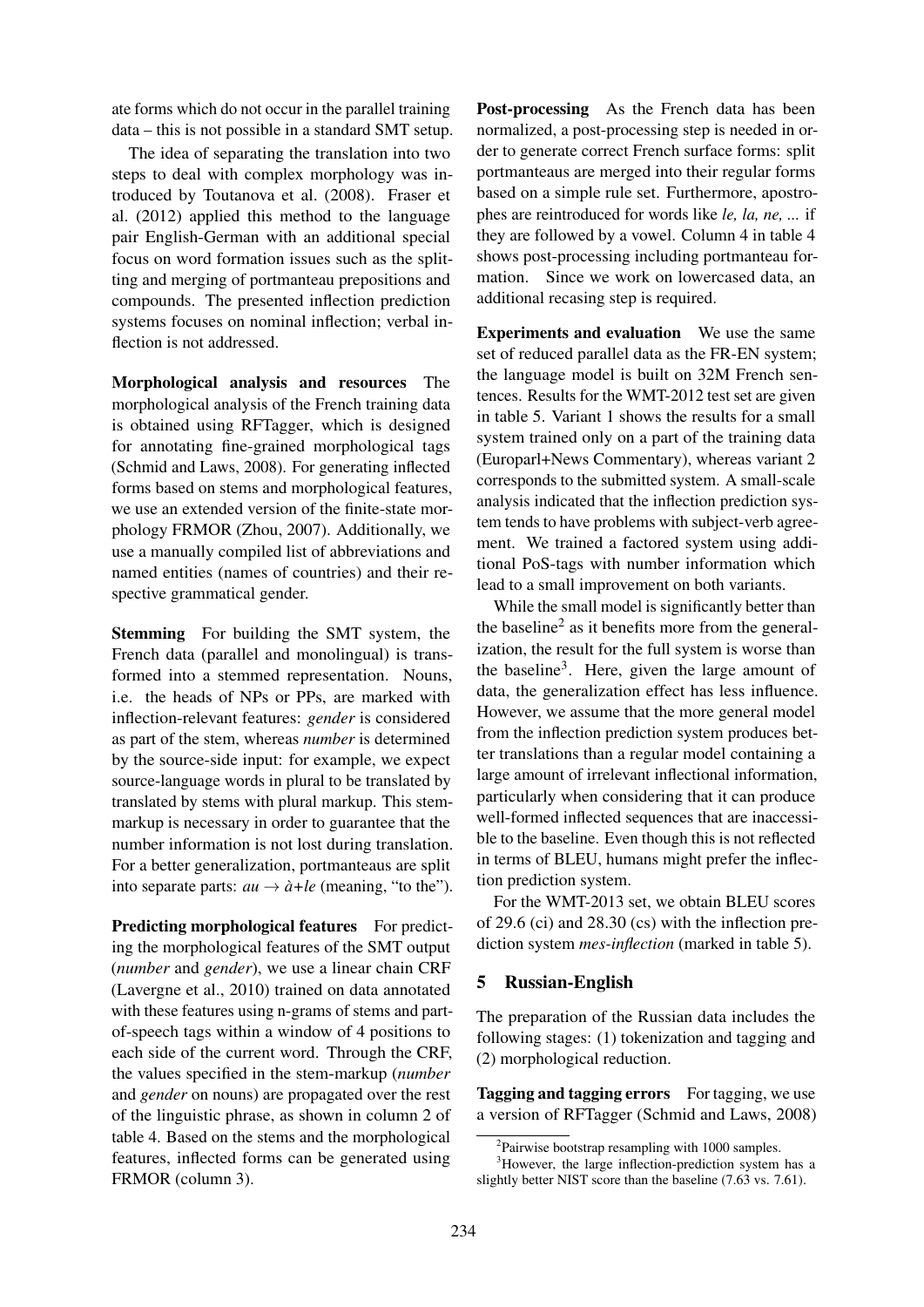| <b>SMT-output</b>                        | predicted | generated      | after post-    | gloss      |
|------------------------------------------|-----------|----------------|----------------|------------|
| with stem-markup in bold print           | features  | forms          | processing     |            |
| avertissement <masc><pl>[N]</pl></masc>  | Masc.Pl   | avertissements | avertissements | warnings   |
| sinistre[ADJ]                            | Masc.Pl   | sinistres      | sinistres      | dire       |
| de[P]                                    |           | de             | du             | from       |
| le[ART]                                  | Masc.Sg   | le             |                | the        |
| pentagone <masc><sg>[N]</sg></masc>      | Masc.Sg   | pentagone      | pentagone      | pentagon   |
| sur[P]                                   |           | sur            | sur            | over       |
| de[P]                                    |           | de             | ď              | οf         |
| éventuel[ADJ]                            | Fem.Pl    | éventuelles    | éventuelles    | potential  |
| réduction< <b>Fem&gt;<pl></pl></b> [N]   | Fem.Pl    | réductions     | réductions     | reductions |
| de[P]                                    |           | de             | du             | οf         |
| le [ART]                                 | Masc.Sg   | le             |                | the        |
| budget< $Massc$ > $(Sg$ > [N]            | Masc.Sg   | budget         | budget         | budget     |
| de[P]                                    |           | de             | de             | οf         |
| le[ART]                                  | Fem.Sg    | la             | la             | the        |
| $défense < Fem \ge Sg > \lceil N \rceil$ | Fem.Sg    | défense        | défense        | défense    |

Table 4: Processing steps for the input sentence *dire warnings from pentagon over potential defence cuts*.

that has been developed based on data tagged with TreeTagger (Schmid, 1994) using a model from Sharoff et al. (2008). The data processed by Tree-Tagger contained errors such as wrong definition of PoS for adverbs, wrong selection of gender for adjectives in plural and missing features for pronouns and adverbs. In order to train RFTagger, the output of TreeTagger was corrected with a set of empirical rules. In particular, the morphological features of nominal phrases were made consistent to train RFTagger: in contrast to TreeTagger, where morphological features are regarded as part of the PoS-tag, RFTagger allows for a separate handling of morphological features and POS tags.

Despite a generally good tagging quality, some errors seem to be unavoidable due to the ambiguity of certain grammatical forms in Russian. A good example of this are neuter nouns that have the same form in all cases, or feminine nouns, which have identical forms in singular genitive and plural nominative (Sharoff et al., 2008). Since Russian has no binding word order, and the case of nouns cannot be determined on that basis, such errors cannot be corrected with empirical rules implemented as post-

| <b>System</b>     | <b>BLEU</b> (ci) | $BLEU$ (cs) |
|-------------------|------------------|-------------|
| <b>Baseline</b>   | 24.91            | 23.40       |
| InflPred          | 25.31            | 23.81       |
| InflPred-factored | 25.53            | 24.04       |
| <b>Baseline</b>   | 29.32            | 27.65       |
| InflPred*         | 29.07            | 27.40       |
| InflPred-factored | 29.17            | 27.46       |

Table 5: Results for French inflection prediction on the WMT-2012 test set. The marked system (\*) corresponds to the system submitted for manual evaluation.

processing. Similar errors occur when specifying the case of adjectives, since the suffixes of adjectives are even less varied as compared to the nouns. In our application, we hope that this type of error does not affect the result due to the following suppression of a number of morphological attributes including the case of adjectives.

Morphological reduction In comparison to Slavic languages, English is morphologically poor. For example, English has no morphological attributes for nouns and adjectives to express gender or case; verbs have no gender either. In contrast, Russian is morphologically very rich – there are e.g. 6 cases and 3 grammatical genders, which manifest themselves in different suffixes for nouns, pronouns, adjectives and some verb forms. When translating from Russian into English, many of these attributes are (hopefully) redundant and are therefore deleted from the training data. The morphological reduction in our system was applied to nouns, pronouns, verbs, adjectives, prepositions and conjunctions. The rest of the POS (adverbs, particles, interjections and abbreviations) have no morphological attributes. The list of the original and the reduced attributes is given in Table 6.

Transliteration mining to handle OOVs The machine translation system fails to translate out-ofvocabulary words (OOVs) as they are unknown to the training data. Most of the OOVs are named entities and transliterating them to the target language script could solve this problem. The transliteration system requires a list of transliteration pairs for training. As we do not have such a list, we use the unsupervised transliteration mining system of Sajjad et al. (2012) that takes a list of word pairs for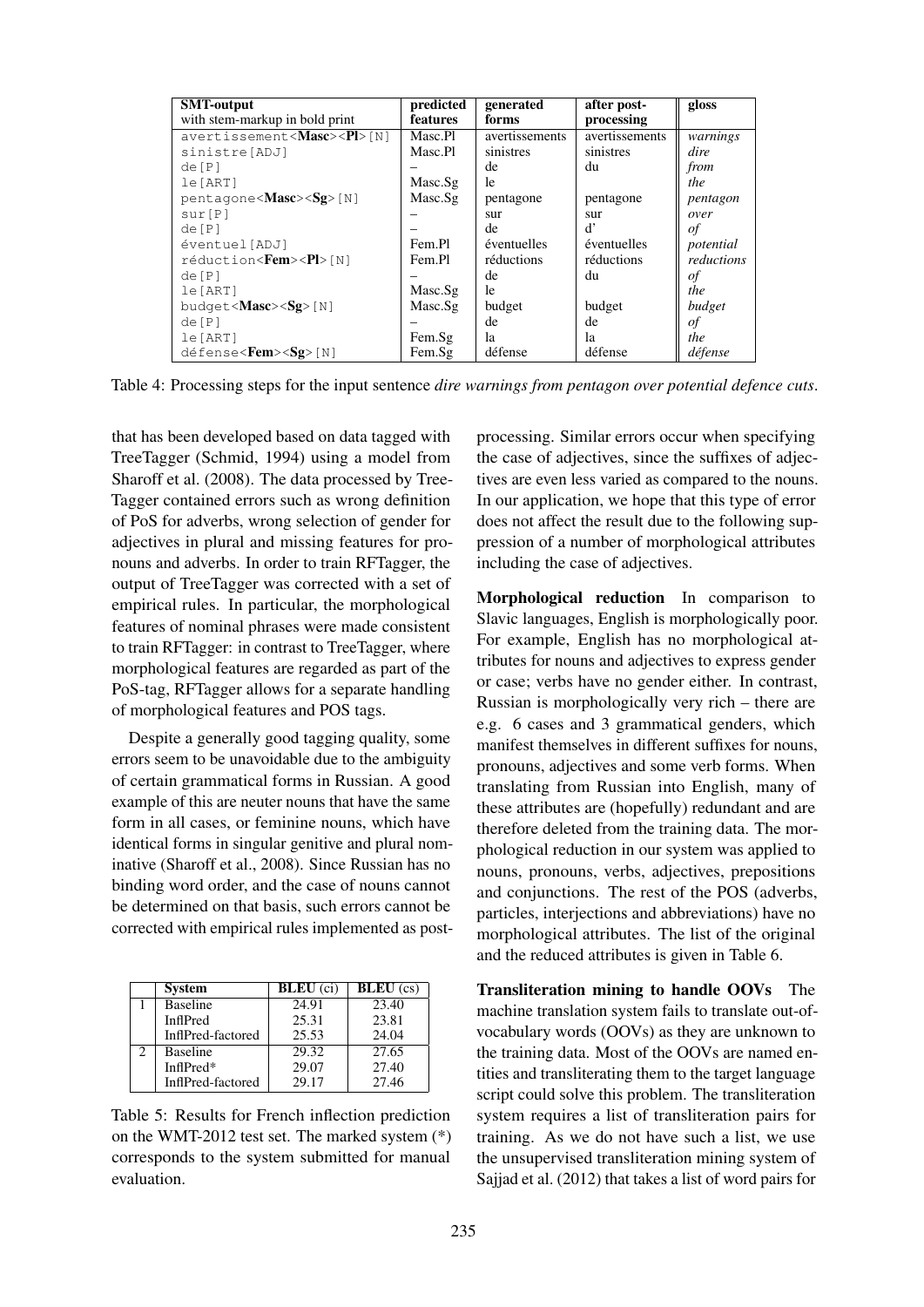| Part of  | <b>Attributes</b>               | Reduced      |
|----------|---------------------------------|--------------|
| Speech   | RFTagger                        | attributes   |
| Noun     | Type                            | Type         |
|          | Gender                          | Gender       |
|          | Number                          | Number       |
|          | Case                            | Case         |
|          | nom, gen, dat, acc, instr, prep | gen, not gen |
|          | Animate                         |              |
|          | Case 2                          |              |
| Pronoun  | Person                          | Person       |
|          | Gender                          | Gender       |
|          | Number                          | Number       |
|          | Case                            | Case         |
|          | nom, gen, dat, acc, instr, prep | nom, not nom |
|          | Syntactic type                  |              |
|          | Animated                        |              |
| Verb     | Type                            | Type         |
|          | VForm                           | VForm        |
|          | Tense                           | Tense        |
|          | Person                          | Person       |
|          | Number                          | Number       |
|          | Gender                          |              |
|          | Voice                           | Voice        |
|          | Definiteness                    |              |
|          | Aspect                          | Aspect       |
|          | Case                            |              |
| Adjec-   | Type                            | Type         |
| tive     | Degree                          | Degree       |
|          | Gender                          |              |
|          | Number                          |              |
|          | Case                            |              |
|          | Definiteness                    |              |
| Prep-    | Type                            |              |
| osition  | Formation                       |              |
|          | Case                            |              |
| Conjunc- |                                 |              |
|          | Type                            | Type         |

Table 6: Rules for simplifying the morphological complexity for RU.

training and extracts transliteration pairs that can be used for the training of the transliteration system. The procedure of mining transliteration pairs and transliterating OOVs is described as follows: We word-align the parallel corpus using GIZA++ and symmetrize the alignments using the *grow-diagfinal-and* heuristic. We extract all word pairs which occur as 1-to-1 alignments (Sajjad et al., 2011) and later refer to them as a *list of word pairs*. We train the unsupervised transliteration mining system on the list of word pairs and extract transliteration pairs. We use these mined pairs to build a transliteration system using the Moses toolkit. The transliteration system is applied as a post-processing step to transliterate OOVs.

The morphological reduction of Russian (cf. section 5) does not process most of the OOVs as they are also unknown to the POS tagger. So OOVs that we get are in their original form. When translit-

| <b>Original corpus</b> |                 |                 |  |
|------------------------|-----------------|-----------------|--|
| <b>SYS</b>             | <b>WMT-2012</b> | <b>WMT-2013</b> |  |
| $GIZA++$               | 32.51           | 25.5            |  |
| TA-GIZA++              | 33.40           | $25.9*$         |  |
|                        |                 |                 |  |
|                        | Morph-reduced   |                 |  |
| <b>SYS</b>             | <b>WMT-2012</b> | <b>WMT-2013</b> |  |
| $GIZA++$               | 31.22           | 24.3            |  |

Table 7: Russian to English machine translation system evaluated on WMT-2012 and WMT-2013. Human evaluation in WMT13 is performed on the system trained using the original corpus with TA- $GIZA++$  for alignment (marked with  $*$ ).

erating them, the inflected forms generate wrong English transliterations as inflectional suffixes get transliterated too, specially OOV named entities. We solved this problem by stemming the OOVs based on a list of suffixes  $(a, om, bl, e, o\emptyset, V)$  and transliterating the stemmed forms.

Experiments and results We trained the systems separately on GIZA++ and transliteration augmented-GIZA++ (TA-GIZA++) to compare their results; for more details see Sajjad et al. (2013). All systems are tuned using PROv1 (Nakov et al., 2012). The translation output is postprocessed to transliterate OOVs.

Table 7 summarizes the results of RU-EN translation systems trained on the original corpus and on the morph-reduced corpus. Using TA-GIZA++ alignment gives the best results for both WMT-2012 and WMT-2013, leading to an improvement of 0.4 BLEU points.

The system built on the morph-reduced data leads to decreased BLEU results. However, the percentage of OOVs is reduced for both test sets when using the morph-reduced data set compared to the original data. An analysis of the output showed that the morph-reduced system makes mistakes in choosing the right tense of the verb, which might be one reason for this outcome. In the future, we would like to investigate this issue in detail.

## 6 German to English and English to German

We submitted systems for DE-EN and EN-DE which used constituent parses for pre-reordering. For DE-EN we also deal with word formation issues such as compound splitting. We did not perform inflectional normalization or generation for German due to time constraints, instead focusing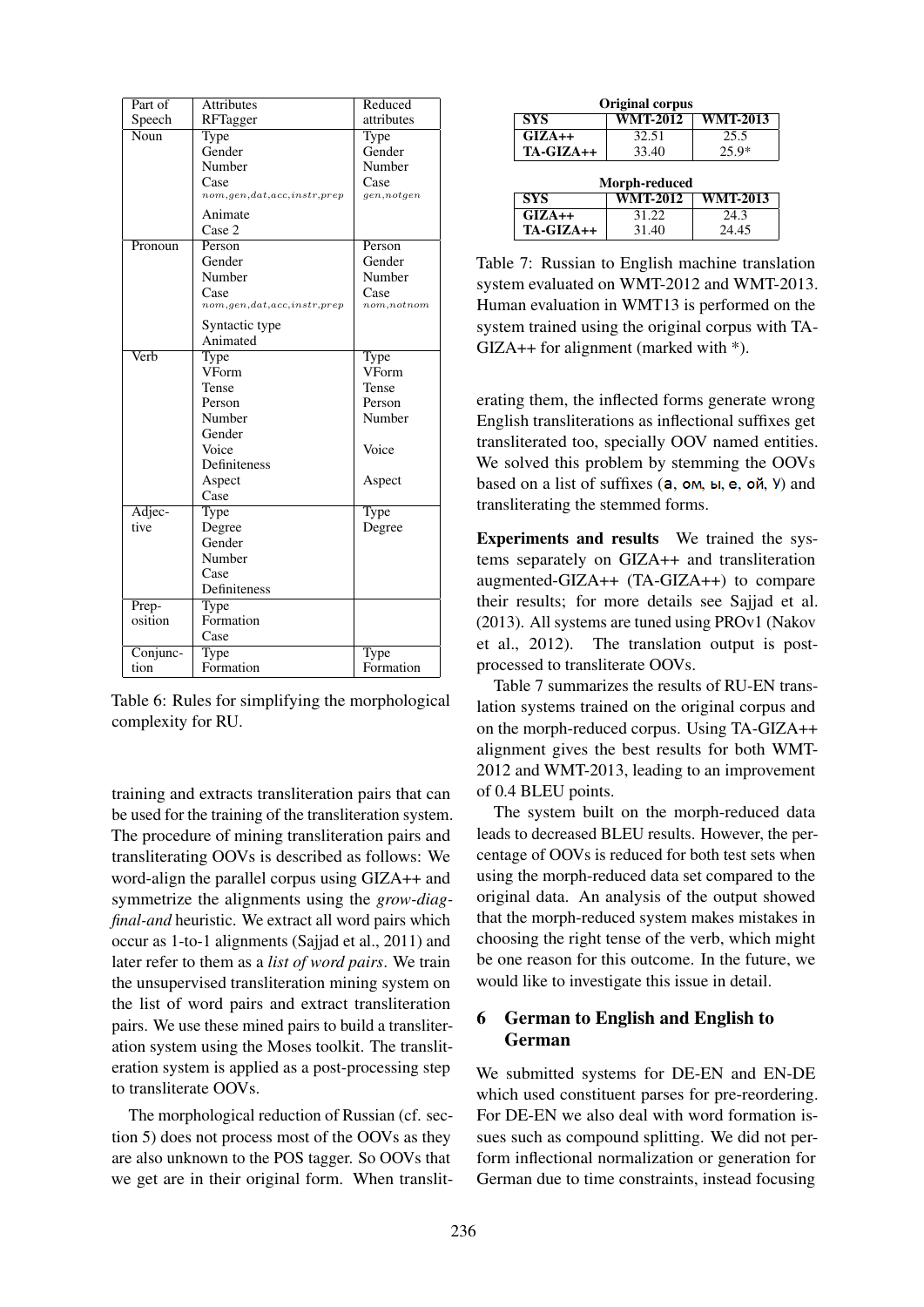our efforts on these issues for French and Russian as previously described.

German to English German has a wider diversity of clausal orderings than English, all of which need to be mapped to the English SVO order. This is a difficult problem to solve during inference, as shown for hierarchical SMT by Fabienne Braune and Fraser (2012) and for phrase-based SMT by Bisazza and Federico (2012).

We syntactically parsed all of the source side sentences of the parallel German to English data available, and the tuning, test and blindtest sets. We then applied reordering rules to these parses. We use the rules for reordering German constituent parses of Collins et al. (2005) together with the additional rules described by Fraser (2009). These are applied as a preprocess to all German data.

For parsing the German sentences, we used the generative phrase-structure parser BitPar with optimizations of the grammar, as described by Fraser et al. (2013). The parser was trained on the Tiger Treebank (Brants et al., 2002) along with utilizing the Europarl corpus as unlabeled data. At the training of Bitpar, we followed the targeted self-training approach (Katz-Brown et al., 2011) as follows. We parsed the whole Europarl corpus using a grammar trained on the Tiger corpus and extracted the 100 best parse trees for each sentence. We selected the parse tree among the 100 candidates which got the highest *usefulness scores* for the reordering task. Then we trained a new grammar on the concatenation of the Tiger corpus and the automatic parses from Europarl.

The usefulness score estimates the value of a parse tree for the reordering task. We calculated this score as the similarity between the word order achieved by applying the parse tree-based reordering rules of Fraser (2009) and the word order indicated by the automatic word alignment between the German and English sentences in Europarl. We used the Kendall's Tau Distance as the similarity metric of two word orderings (as suggested by Birch and Osborne (2010)).

Following this, we performed linguisticallyinformed compound splitting, using the system of Fritzinger and Fraser (2010), which disambiguates competing analyses from the high-recall Stuttgart Morphological Analyzer SMOR (Schmid et al., 2004) using corpus statistics. We also split German portmanteaus like  $zum \rightarrow zu$  *dem* (meaning *to the*).

| system                     | <b>BLEU</b>       | <b>BLEU</b>                | system name   |
|----------------------------|-------------------|----------------------------|---------------|
|                            | (c <sub>i</sub> ) | $\left( \text{cs} \right)$ |               |
| $DE-EN$ $\overline{(OSM)}$ | 27.60             | 26.12                      | <b>MES</b>    |
| DE-EN (OSM)                | 27.48             | $\overline{25.99}$         | not submitted |
| BitPar not self-trained    |                   |                            |               |
| DE-EN (Moses)              | 27.14             | 25.65                      | MES-Szeged-   |
|                            |                   |                            | reorder-split |
| DE-EN (Moses)              | 26.82             | 25.36                      | not submitted |
| BitPar not self-trained    |                   |                            |               |
| EN-DE (Moses)              | 19.68             | 18.97                      | MES-reorder   |

Table 8: Results on WMT-2013 (blindtest)

English to German The task of mapping English SVO order to the different clausal orders in German is difficult. For our English to German systems, we solved this by parsing the English and applying the system of Gojun and Fraser (2012) to reorder English into the correct German clausal order (depending on the clause type which is detected using the English parse, see (Gojun and Fraser, 2012) for further details).

We primarily used the Charniak-Johnson generative parser (Charniak and Johnson, 2005) to parse the English Europarl data and the test data. However, due to time constraints we additionally used Berkeley parses of about 400K Europarl sentences and the other English parallel training data. We also left a small amount of the English parallel training data unparsed, which means that it was not reordered. For tune, test and blindtest (WMT-2013), we used the Charniak-Johnson generative parser.

Experiments and results We used all available training data for constrained systems; results for the WMT-2013 set are given in table 8. For the contrastive BitPar results, we reparsed WMT-2013.

## 7 Conclusion

We presented 5 systems dealing with complex morphology. For two language pairs with a morphologically rich source language (FR and RU), the input was reduced to a simplified representation containing only translation-relevant morphological information (e.g. number on nouns). We also used reordering techniques for DE-EN and EN-DE. For translating into a language with rich morphology (EN-FR), we applied a two-step method that first translates into a stemmed representation of the target language and then generates inflected forms based on morphological features predicted on monolingual data.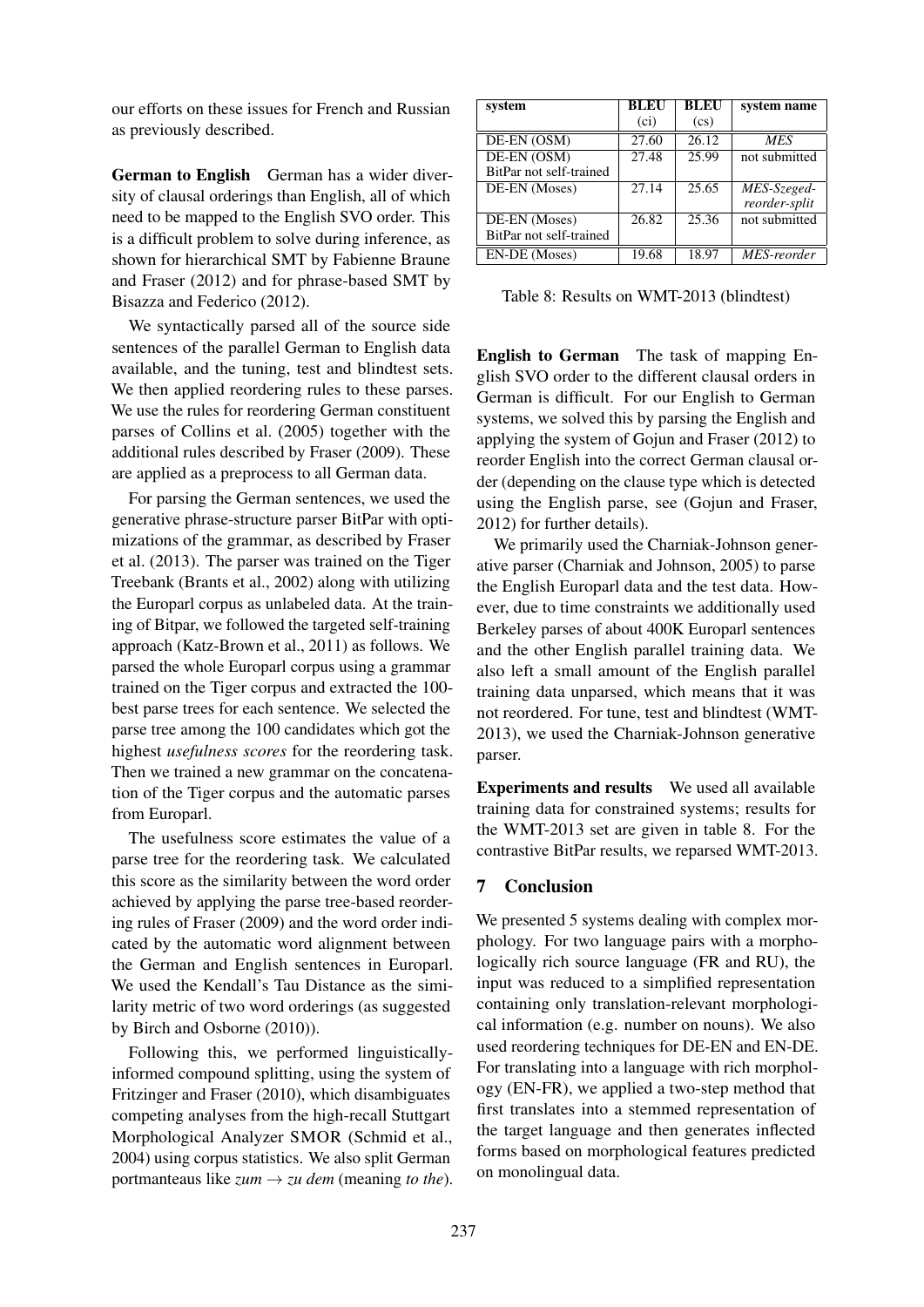#### Acknowledgments

We would like to thank the anonymous reviewers for their helpful feedback and suggestions, Daniel Quernheim for providing Berkeley parses of some of the English data, Stefan Rüd for help with the manual evalution, and Philipp Koehn and Barry Haddow for providing data and alignments.

Nadir Durrani was funded by the European Union Seventh Framework Programme (FP7/2007- 2013) under grant agreement n. 287658. Alexander Fraser was funded by Deutsche Forschungsgemeinschaft grant Models of Morphosyntax for Statistical Machine Translation and from the European Community's Seventh Framework Programme (FP7/2007-2013) under Grant Agreement n. 248005. Marion Weller was funded from the European Community's Seventh Framework Programme (FP7/2007-2013) under Grant Agreement n. 248005. Svetlana Smekalova was funded by Deutsche Forschungsgemeinschaft grant Models of Morphosyntax for Statistical Machine Translation. Helmut Schmid and Max Kisselew were supported by Deutsche Forschungsgemeinschaft grant SFB 732. Richárd Farkas was supported by the European Union and the European Social Fund through project FuturICT.hu (grant n. TAMOP- ´ 4.2.2.C-11/1/KONV-2012-0013). This publication only reflects the authors' views.

#### References

- A. Abeillé, L. Clément, and F. Toussenel. 2003. Building a treebank for french. In A. Abeillé, editor, Tree*banks*. Kluwer, Dordrecht.
- Alexandra Birch and Miles Osborne. 2010. Lrscore for evaluating lexical and reordering quality in mt. In *Proceedings of ACL WMT and MetricsMATR*, Uppsala, Sweden.
- Arianna Bisazza and Marcello Federico. 2012. Modified distortion matrices for phrase-based statistical machine translation. In *ACL*, pages 478–487.
- Sabine Brants, Stefanie Dipper, Silvia Hansen, Wolfgang Lezius, and George Smith. 2002. The TIGER treebank. In *Proceedings of the Workshop on Treebanks and Linguistic Theories*.
- Eugene Charniak and Mark Johnson. 2005. Coarseto-fine n-best parsing and MaxEnt discriminative reranking. In *ACL*, pages 173–180, Ann Arbor, MI, June. Association for Computational Linguistics.
- Colin Cherry and George Foster. 2012. Batch tuning strategies for statistical machine translation. In *Pro-*

*ceedings of the North American Chapter of the Association for Computational Linguistics (NAACL)*.

- Michael Collins, Philipp Koehn, and Ivona Kučerová. 2005. Clause restructuring for statistical machine translation. In *Porceedings of ACL 2005*.
- Nadir Durrani, Helmut Schmid, and Alexander Fraser. 2011. A Joint Sequence Translation Model with Integrated Reordering. In *Proceedings of ACL-HLT 2011*, Portland, Oregon, USA.
- Nadir Durrani, Alexander Fraser, and Helmut Schmid. 2013a. Model With Minimal Translation Units, But Decode With Phrases. In *Proceedings of NAACL 2013*, Atlanta, Georgia, USA.
- Nadir Durrani, Helmut Schmid, Alexander Fraser, Hassan Sajjad, and Richárd Farkas. 2013b. Munich-Edinburgh-Stuttgart Submissions of OSM Systems at WMT13. In *Proceedings of the Eighth Workshop on Statistical Machine Translation*, Sofia, Bulgaria.
- Anita Gojun Fabienne Braune and Alexander Fraser. 2012. Long-distance reordering during search for hierarchical phrase-based SMT. In *Proceedings of EAMT 2012*.
- Alexander Fraser, Marion Weller, Aoife Cahill, and Fabienne Cap. 2012. Modeling Inflection and Word-Formation in SMT. In *Proceedings of EACL 2012*, Avignon, France.
- Alexander Fraser, Helmut Schmid, Richárd Farkas, Renjing Wang, and Hinrich Schütze. 2013. Knowledge sources for constituent parsing of German, a morphologically rich and less-configurational language. *Computational Linguistics - to appear*.
- Alexander Fraser. 2009. Experiments in morphosyntactic processing for translating to and from German. In *EACL WMT*.
- Fabienne Fritzinger and Alexander Fraser. 2010. How to avoid burning ducks: Combining linguistic analysis and corpus statistics for German compound processing. In *ACL WMT and Metrics MATR*.
- Anita Gojun and Alexander Fraser. 2012. Determining the placement of German verbs in English-to-German SMT. In *Proceedings of EACL 2012*.
- Jason Katz-Brown, Slav Petrov, Ryan McDonald, Franz Och, David Talbot, Hiroshi Ichikawa, Masakazu Seno, and Hideto Kazawa. 2011. Training a parser for machine translation reordering. In *Proceedings of EMNLP 2011*, Edinburgh, Scotland.
- Thomas Lavergne, Olivier Cappé, and François Yvon. 2010. Practical very large scale CRFs. In *Proceedings of ACL 2010*, pages 504–513.
- Preslav Nakov, Francisco Guzmán, and Stephan Vogel. 2012. Optimizing for sentence-level BLEU+1 yields short translations. Mumbai, India.